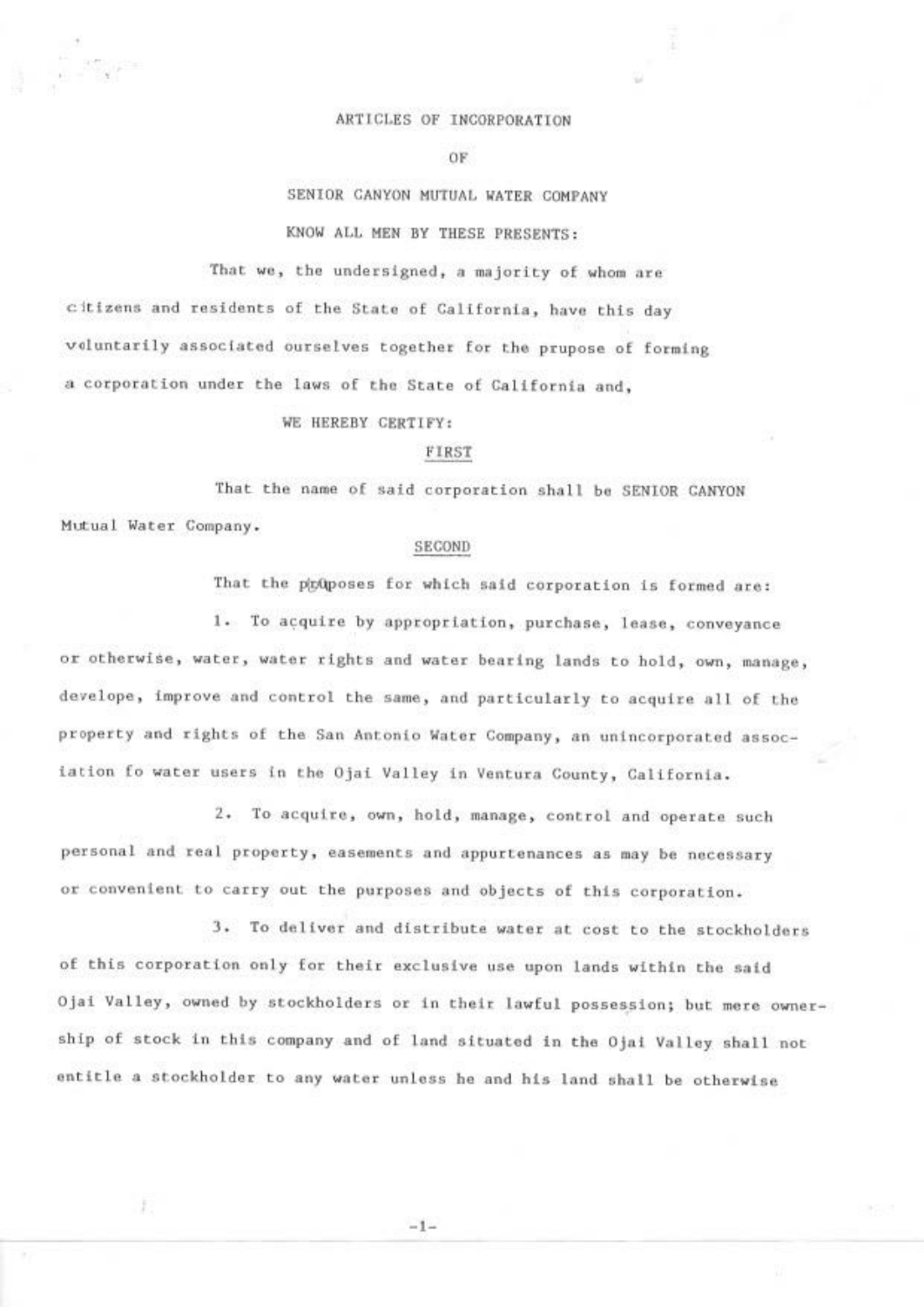eligible under these Articles of Incorporation, and according to the provisions of the By-Laws to be hereafter adopted.

经验

4. This company is not authorized to engage in the business of selling, dealing in or distributing said or any water for profit or for compensation or as a public service corporation or as a public utility; and none of its water shall be for sale or rental. It is the intent and purpose that this corporation shall be mutual; all works and property shall be acquired, used, operated and maintained, and all of its business transacted at cost, for the benefit of its stockholders only, allowing for proper accumulation for for depreciation and replacement.

The company shall deliver said water fairly, impartially and equitable among and to its qualified stockholders desiring said water so long as they shall observe the rules and regulations designated in the By-Laws of the company and prescribed by the Board of Directors, for the use and delivery of said water, and said company is hereby authorized and empowered to prescribe by appropriate By-Laws all needful rules and regualtions for the fair and equitable delivery of said water.

5. To borrow money and to give such security by mortgage, deed of trust or other emcumbrance for the payment of the same as may be necessary or convenient in the management of the business of this corporation.

6. To purchase, subscribe for and otherwise acquire stocks, bonds and other evidences of indebtedness of other corporations and to dispose of same and while the holder thereof to exercise all the rights, powers and privileges of ownership including the right to vote thereon to the same extent that a natural person might or could do.

 $-2-$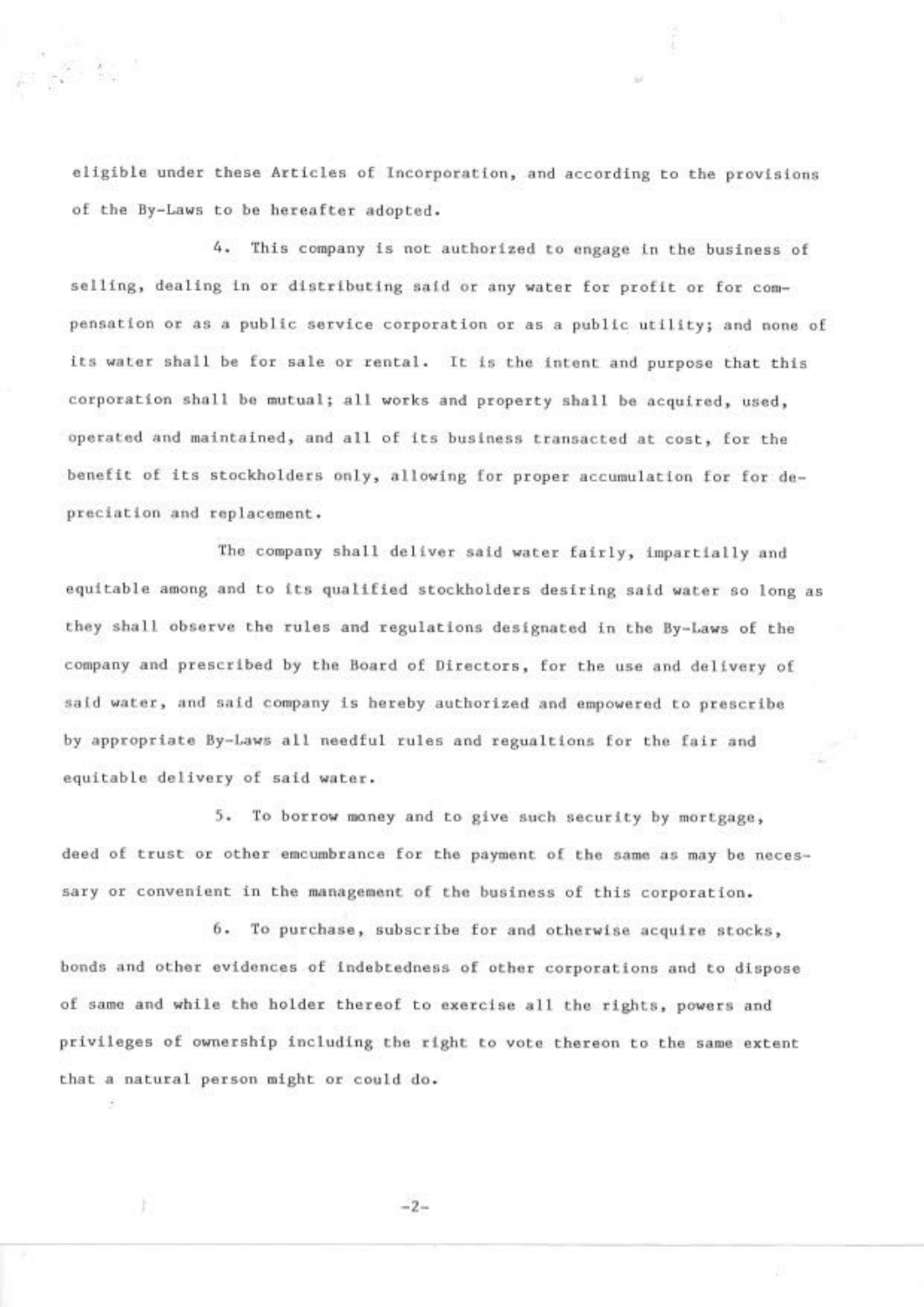7. To purchase, lease and otherwide acquire and to hold, use and own, hypothecate and mortgage all such real and personal property as may be necessary or convenient for carring out or conducting the business or purposes of this corporation.

8. To do any and all other acts and things similar or dissimiler, necessary or desirable or convenient or in connection with the acquiring, constructing, maintaining and operating the property of this corporation or carrying on all or any of the business thereof.

#### THIRD

That the place where the principal business of said corporation

is to be transacted is at the City of Ojai, County of Ventura, State of California.

#### FOURTH

That the term for which said corporation is to exist is fifty(50) years from and after the date of its incorporation.

### FIFTH

That the number of Directors of said company shall be Five and the names and residences of the Directors who are appointed to serve for the first year and until the election and qualification of their successors are as follows, to-wit:

| <b>NAME</b>             | <b>RESIDENCE</b> |
|-------------------------|------------------|
| Wm. C. Hendrickson      | Ojai, California |
| Philip Pierpont         | Ojai, California |
| J. Myrick, Jr.          | Ojai, California |
| Dr. M. W. Hollingsworth | Ojai, California |
| H. W. Gorham            | Ojai, Galifornia |

## SIXTH

That the amount of the capital stock of said corporation shall be One Hundred Thousand (\$100,000.00) Dollars, divided into one thousand (1,000)